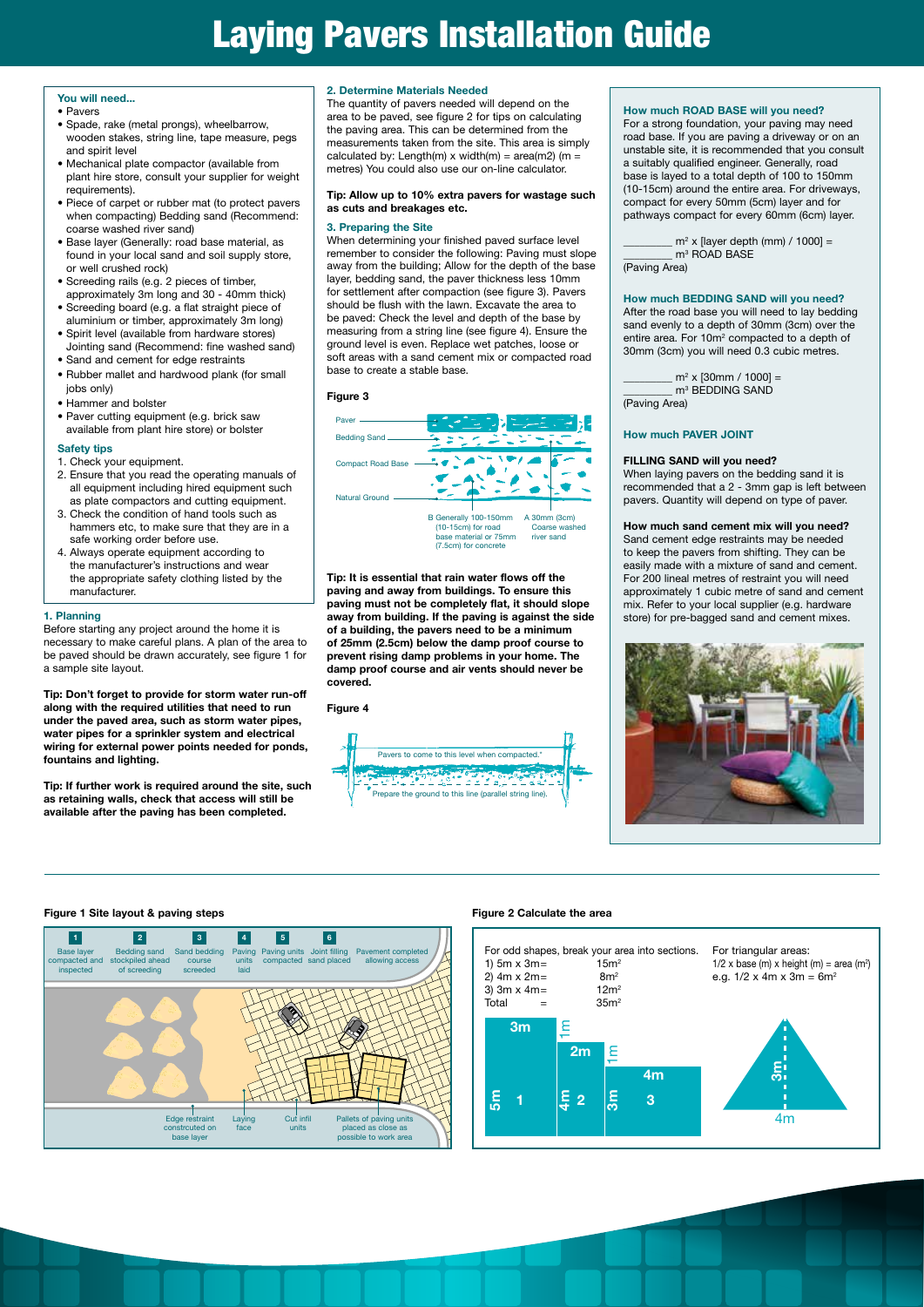#### **4. Base Layer**

Spread the base layer (Generally: road base material or well graded crushed rock) evenly over the prepared ground. Rake to an even thickness before compaction. Compaction of road base is usually performed using a mechanical plate compactor (see figure 5). It is recommended that the road base is compacted in 2 - 3 layers, not in one single layer.

#### **Figure 5**



**Tip: When paving driveways or unstable sites, it is recommended that you consult a suitably qualified engineer.** 

#### **5. Bedding Layer**

Spread and screed a coarse, well graded washed river sand. The easiest way to screed sand flat is to use two guides (screeding rails) and a screeding board.

Place screeding rails in position so that they slope enough to shed water (check with a spirit level), then spread a layer of bedding sand over the rails.

Pull the screeding board over the screeding rails to obtain a uniform depth of approximately 30mm (3cm) (see figure 6).

When the sand is screeded remove the guides and fill in the tracks with bedding sand and smooth off.

#### **Tip: An uneven base will give an uneven paver surface. Check with a spirit level.**

#### **Figure 6**



**Tip: Crusher dust and mixing sand with cement are not recommended.** 

#### **6. Laying the Pavers**

Setting out - The best way to ensure your paving pattern stays in line is to use set out lines.

Use two string lines at right angles to keep the paving joints straight. When setting up the grid remember to add 2 – 3mm to each paver width to allow for the gap between each unit.

#### **Figure 7**



#### **When laying:**

Place the pavers gently on the sand bed leaving a gap of 2 - 3mm between each unit, unless the pavers have nibs (this prevents chipping). Disturb the bed of sand as little as possible, you may stand on the centre of the pavers already laid but be careful not to stand on the leading row of pavers as they may tilt and shift the flat sand. Select the pavers down the side of the pallets and randomly from different pallets to ensure an all over blend.

#### **Cutting Pavers:**

After laying all full-size pavers, the part-size pieces can be measured and cut. Cutting (splitting) can be done with a hammer and bolster. A scutch hammer will be required to trim away any projections in the split. (See figure 8)

For a neater cut, use a water-cooled diamond blade saw. After cutting, the part-pavers must be washed clean of saw grindings. These grindings may be invisible while wet but if allowed to dry, will appear as pastel-coloured stains, cemented to the paver and be very difficult to remove.

#### **Figure 8**



Edge restraints prevent the pavers from moving horizontally and also restrain the sand and road base (see figures 9a and 9b for possible options for edge restraints). For final compaction, the restraints should be approximately 10mm (1cm) below the pavers before compaction. Edge restraints can be made of treated timber, concrete (essential for driveways) or a paving unit on its side.

#### **Figure 9a**

#### Edge restraint - sand cement wedge



#### **Figure 9b**

Edge restraint - paving unit layed on side



#### **7. Joint Filling**

Once the pavers are laid, sweep dry fine graded sand over the paved area ensuring that all joints are full.

#### **Tip: Do not mix cement with the jointing sand or the pavers may be stained.**

#### **8. Compacting the Pavers**

To secure the paving in place (50mm or thicker), compact the pavers using a mechanical plate compactor with a piece of carpet or rubber mat under the compactor to prevent the pavers from being scratched or damaged. After each pass of the compactor sweep in more jointing sand and compact again before sweeping off excess sand (see figure 10).

#### **Figure 10**



For pavers less than 50mm and small areas, pavers can be compacted by using a hammer and a hardwood plank (see figure 11) or a rubber mallet.

#### **Figure 11**



For driveways it is recommended that a minimum of 3 passes are carried out with a mechanical plate compactor. Bedding sand should generally compact approximately 10mm (1cm).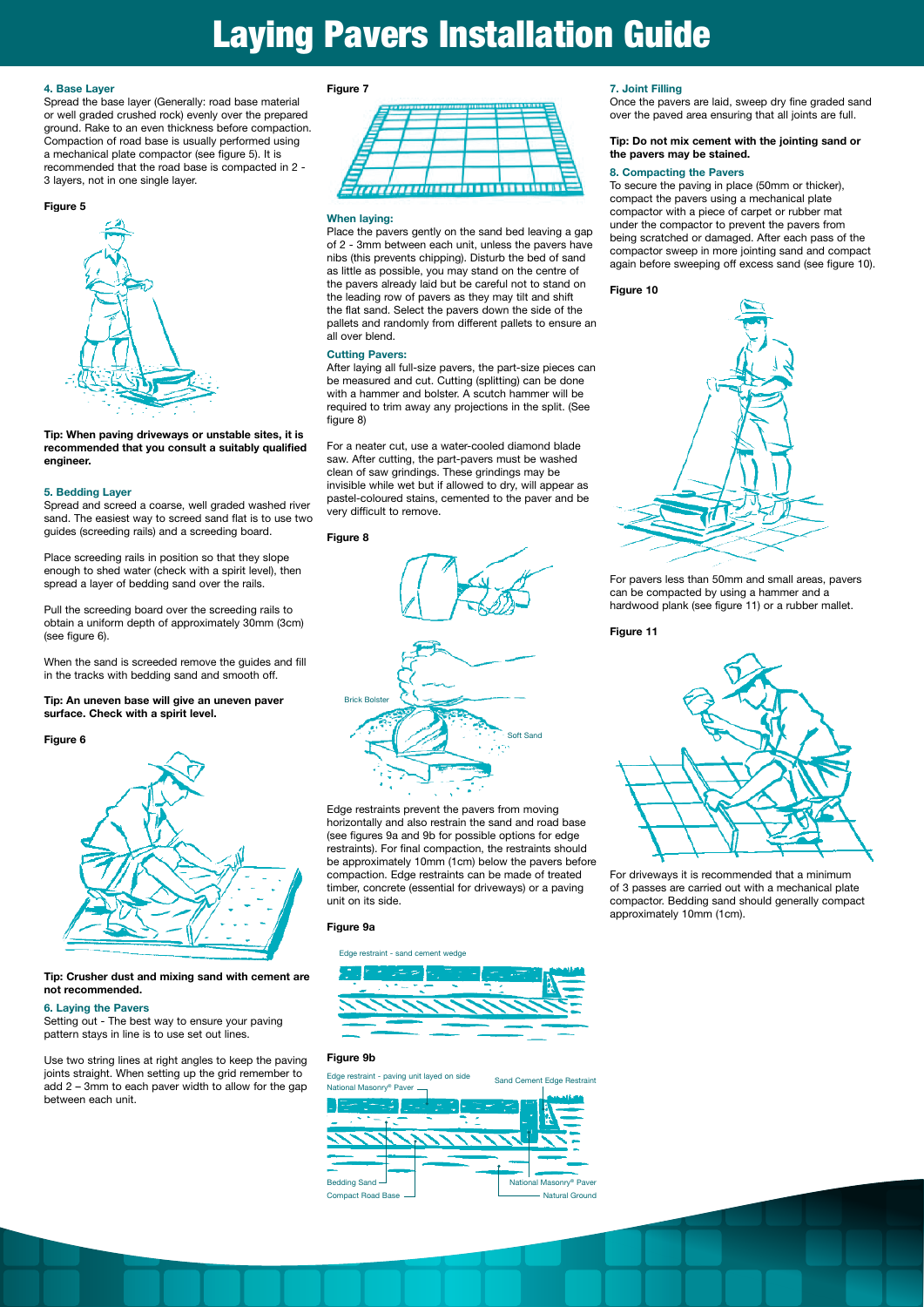